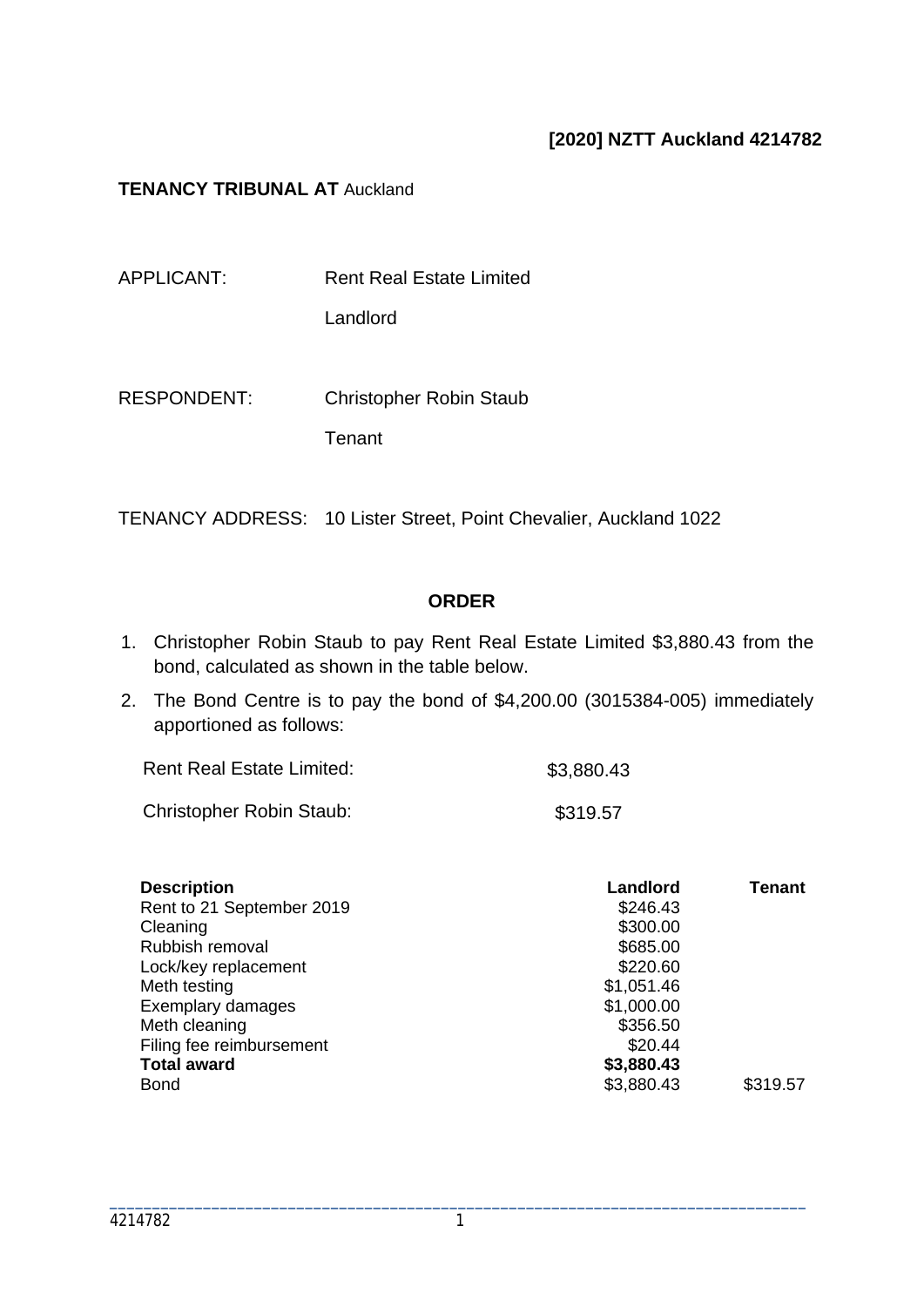# **Reasons:**

- 1. The landlord has applied for rent arrears, outgoings, compensation and exemplary damages following the end of the tenancy on 21 September 2019.
- 2. The landlord attended the hearing on 30 January 2020.

*Rent*

3. The landlord has claimed rent of \$246.43 to the end of the tenancy. The claim is supported by a rent summary. I award the rent claimed.

*Water*

- 4. The sum of \$121.38 was claimed for water charges for the period from 5 September to 1 October 2019. Mr Russell told me that a new tenant moved in on 24 September 2019 and no reading was taken when Mr Staub moved out.
- 5. It is not possible to apportion the water charges for consumption between Mr Staub and the new tenant, as required by section 39 of the Residential Tenancies Act 1986. I decline to award the water charges claimed.

*Cleaning*

- 6. Cleaning was claimed in the sum of \$661.25. I was told that there was a smell of beer, the toilet was dirty, there were marks on the walls of bedrooms 3 and 4, and the carpet in the sleep out was filthy. On the whole, however, the interior of the property seems to have been left in a reasonably clean condition, judging from the photographs in the 23 September 2019 inspection report.
- 7. I award \$300.00 for cleaning the toilet and for carpet cleaning.

*Rubbish*

- 8. The landlord claimed \$595.00 for rubbish removal. There were items of furniture and other belongings left behind by Mr Staub at the end of the tenancy in bedroom 4. There were large concrete pads left outside which I was told had been used for sound insulation (see further below).
- 9. Outside there were bottle tops and smashed glass and more were found subsequently during a garden clear up by Jim's Mowing (\$90.00). Black cans, bottles, bottle caps and cigarettes are visible in the 23 September 2019 inspection report.
- 10. I award \$685.00 in total for rubbish removal and the garden tidy up.

*Locks*

11. The keys were not returned at the end of the tenancy. New keys had to be cut at a cost of \$170.00 and the garage remotes replaced at a cost of \$50.60, a total award of \$220.60.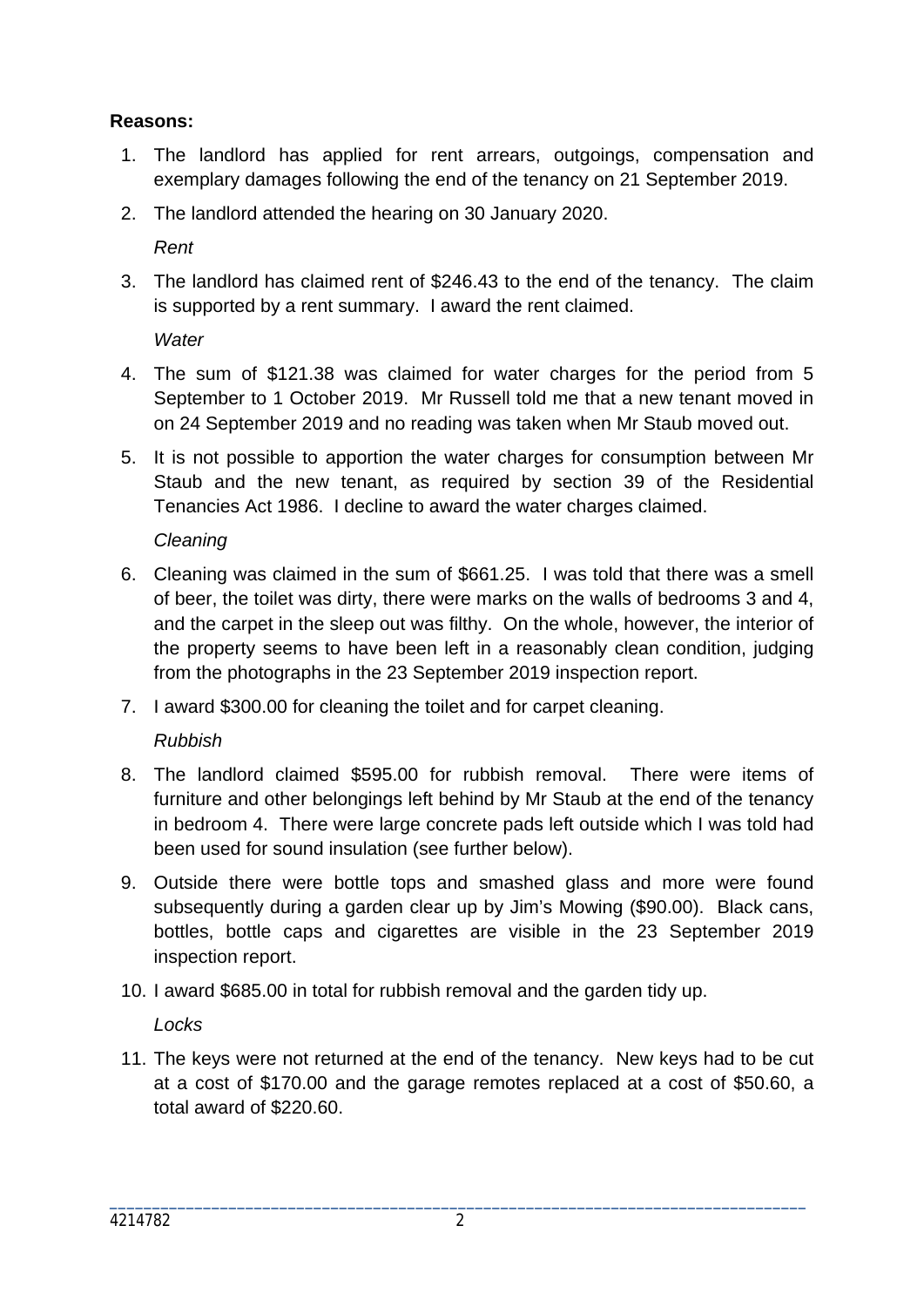## *Methamphetamine testing*

- 12. Section 40(2)(b) of the Act requires that the tenant must not use the premises, or permit the premises to be used, for any unlawful purpose. It is an offence under the Misuse of Drugs Act 1975 to use any controlled drug, or to knowingly permit any premises to be used for the purpose of consuming controlled drugs (sections 7 and 12).
- 13. Therefore, methamphetamine use at residential premises is a breach of section 40(2)(b) and is an unlawful act for which exemplary damages may be awarded.
- The landlord conducted methamphetamine testing at the property due to the frequency of loud and drunken parties during the tenancy which were the subject of separate Tribunal proceedings in *Rent Real Estate Ltd v Staub* [2019] NZTT Auckland 4200383. In an order dated 9 August 2019, the adjudicator referred to "…parties involving very loud music, revving cars, and drunken party-goers…at least three nights per week every week for durations of up to twelve hours at a time, and lasting through the night until dawn or longer…".
- 14. A preliminary methamphetamine report, based on testing performed on 23 September 2019, identified 5.40ug/100cm2 of methamphetamine as an average over a 10-sample composite. Re-testing of the samples by the laboratory identified methamphetamine contamination of between 0.77 ug/100cm2 and 20.66 ug/100cm2 in different locations. The highest readings were in the external room door frame (9.29ug/100cm2) living room door (11.20ug/100cm2) and mezzanine door frame (20.66ug/100cm2). The report said that the "moderate" levels of methamphetamine and very low levels of amphetamine and ephedrine meant it was "highly unlikely" that manufacture of methamphetamine had occurred at the property, and these levels were much more likely to result from consumption.
- 15. There was no methamphetamine testing done before Mr Staub's tenancy. However, the new tenants emailed the property manager on 29 January 2020. They said they had discovered multiple small plastic bags during move-in, one of which contained small crystal-like substances. Later they had found empty plastic bags in the garden and house "…often with shards & remnants of crystal like substances". They also referred to a drawing in the basement of a pipe which they said was "...commonly used for smoking methamphetamine, graffiti saying 'can I get a gram', and the words P etc spray painted around the garage" (the 23 September 2019 inspection report showed a photograph of the graffiti).
- 16. An email dated 29 January 2020 was presented in evidence from a real estate agent who said he had sold the property in January 2019. The previous owners were described as a family of well-liked and longstanding Pt Chevalier residents. During the sale the property had always been presented to buyers in a clean and tidy condition. Mr Russell told me the vendors stayed as tenants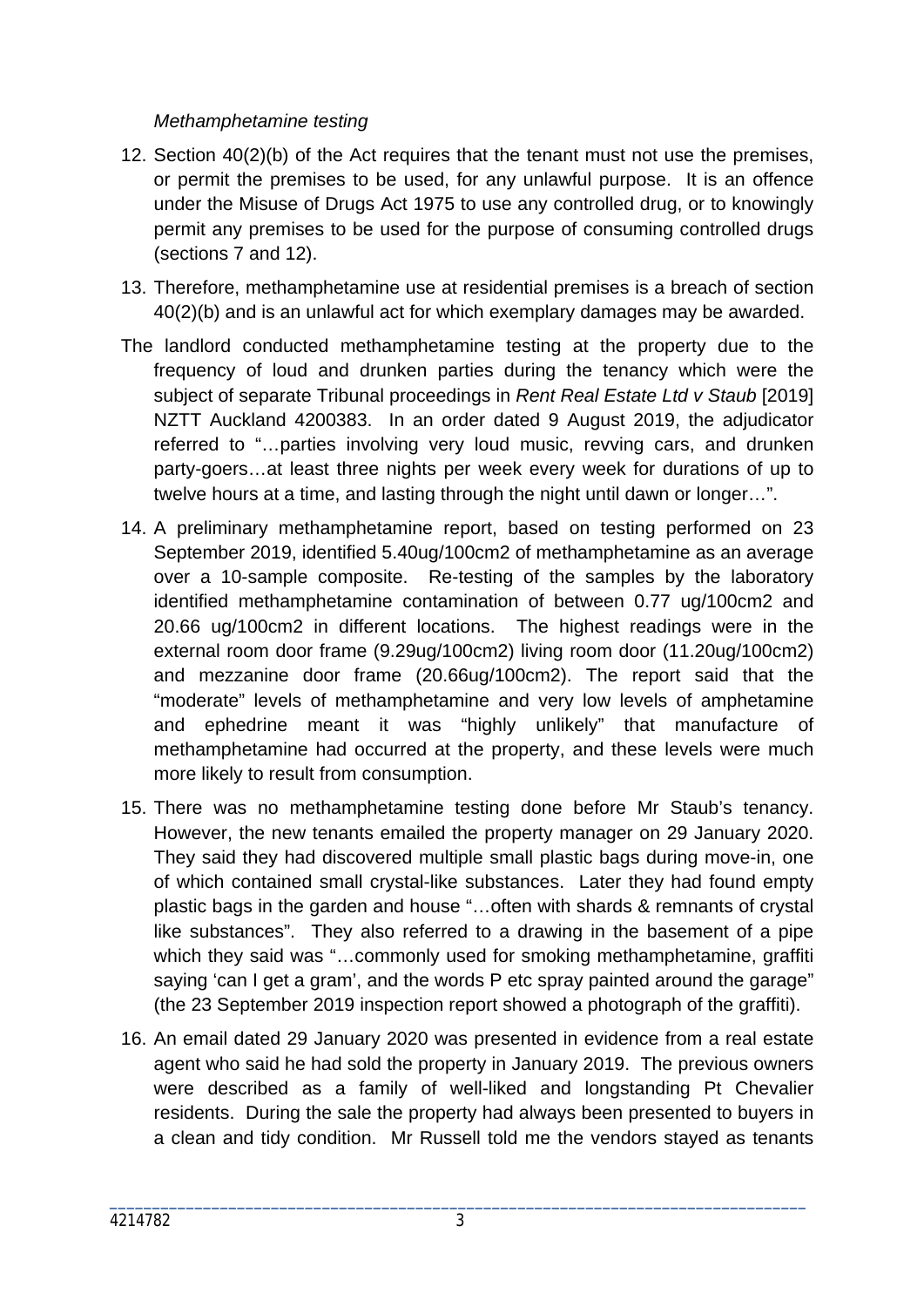for 6 months and then there was a gap of 2-4 weeks before Mr Staub's tenancy started on 8 June 2019.

- 17. A social media post by Mr Staub dated 19 May 2019 with a heading "flatmates wanted" was presented. Mr Staub said: "I enjoy sending it more than your average person…Monday to Friday love a good blaze…and a lot of recovery sleep". I understand a "blaze" is a reference to marijuana. Later Mr Staub said: "High probability that social gatherings I've organised or am a part of will piss off neighbours. I have a lot of experience in dealing with this situation and will negotiate appropriately".
- 18. The evidence available from the methamphetamine-testing company was that there is limited research about how long methamphetamine residue remains on surfaces. Methamphetamine levels may gradually reduce over time and then remain steady at a particular level.
- 19. Mr Russell submitted that it was unlikely methamphetamine was present in the property prior to the tenancy, given the evidence that the vendors were longstanding members of the community with no previous issues. I agree that this information needs to be contrasted with the evidence relating to Mr Staub's use of the property, as discussed above. Given the lifestyle which Mr Staub has openly adopted, and the evidence of frequent and anti-social partying together with the methamphetamine results themselves (which appear indicative of frequent use of methamphetamine, based on the Gluckman report) I find on the balance of probabilities that the property was used, or permitted to be used, by Mr Staub during the tenancy for the unlawful purpose of use of a controlled drug. I award the costs claimed of \$1,051.46 for the methamphetamine testing.
- 20. I also award exemplary damages of \$1,000.00 for using or permitting the property to be used for an unlawful purpose. The levels of methamphetamine in some parts of the property are high (the Gluckman report considered that levels around 30ug/100cm2 were strongly suggestive of manufacturing activity) and are close to or above levels associated with a risk to human health in several locations. Seven out of the 10 samples contained methamphetamine residue above the recommended level in the NZ Standard. The evidence suggests that Mr Staub positively embraced a lifestyle where illegal drug use could occur, and it is likely he facilitated use of the property for unlawful purposes. It is just to award the maximum amount of exemplary damages available, which in this case is still a relatively low sum.

# *Methamphetamine decontamination*

21. In June 2017, Standards New Zealand published standard NZS 8510:2017 (the NZ Standard). This adopted a standard of 1.5ug/100cm<sup>2</sup> for high use areas, for both manufacture and use. In the foreword, it was said that methamphetamine production and use can contaminate properties and expose occupants, particularly young children, to potential health risks. A post-contamination level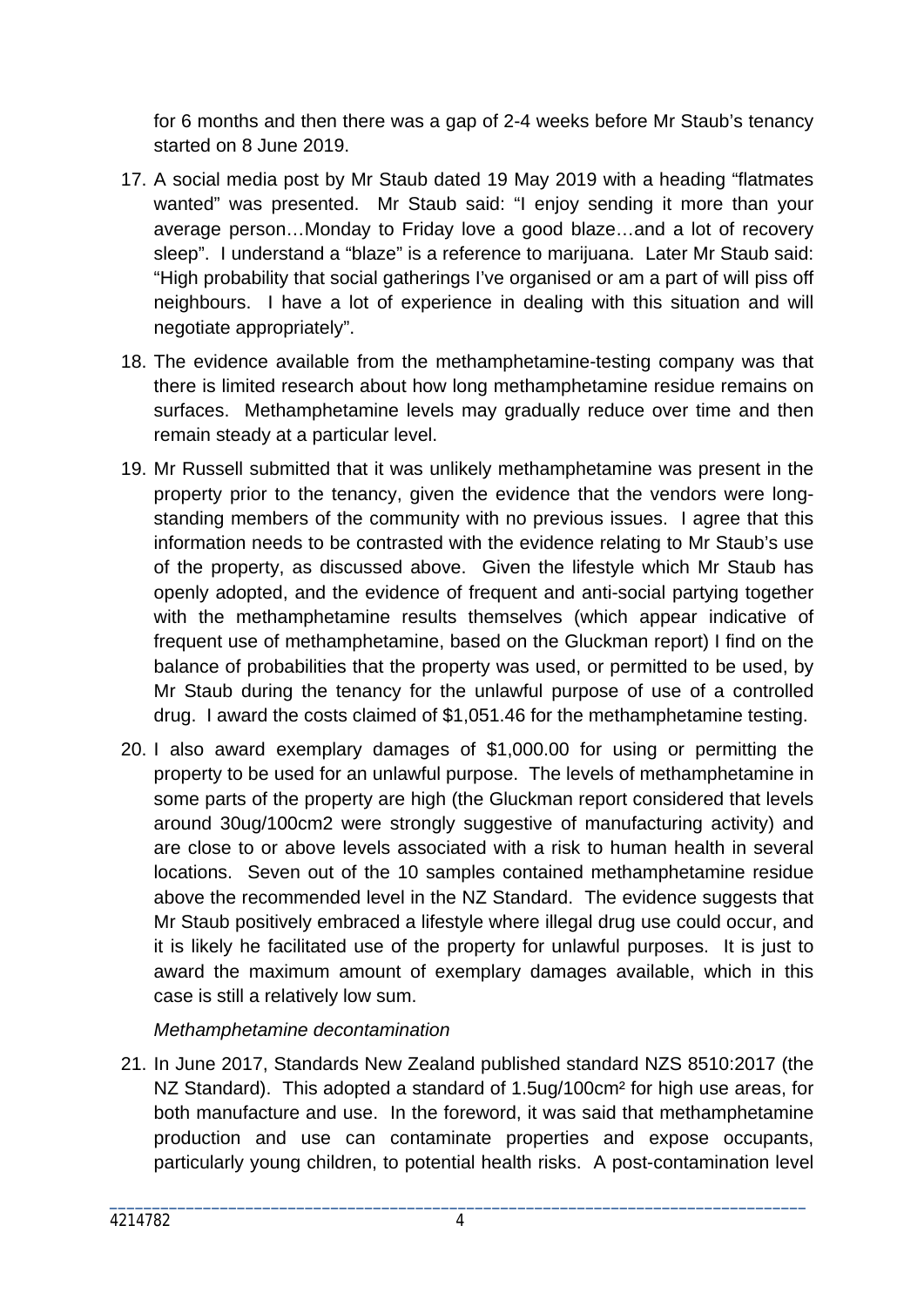of 1.5ug/100cm2 or less was considered appropriate to minimize exposure risks, acknowledging "safety factors" already built into a risk assessment by Environmental Science and Research Ltd in October 2016.

- 22. Dr Professor Gluckman authored a report dated 29 May 2018 which concluded that methamphetamine levels exceeding the NZ Standard level of 1.5ug/100cm² "…should not be regarded as signaling a health risk". The report said that exposure to methamphetamine levels below 15ug/100cm² would be unlikely to give rise to any adverse effects.
- 23. In *Full Circle Real Estate v Piper* [2019] NZDC 4947 the issue the District Court had to determine was the level of methamphetamine contamination that would present a risk to human health. Where there is a risk to human health from such contamination the property can be said to be damaged. The Court concluded (at paragraphs 33 and 36):

"The issue before the Tenancy Tribunal was whether to adopt NZS 8510:2017 or the Gluckman Report to determine whether the tenant had caused damage to the premises or permitted any other person to do so…

The Tenancy Tribunal was in a difficult position. The best state of knowledge of risk to human health from methamphetamine contamination available to the adjudicator was the Gluckman Report. It would have been bold for the adjudicator to have ignored that report in favour of the New Zealand Standard given that the Gluckman report represents the current scientific knowledge on the risk to human health from methamphetamine contamination in dwellings".

- 24. The Tribunal has treated *Full Circle* as confirmation that the Gluckman report is to be applied rather than the NZ Standard (see for example, *Hibiscus Property Managers Limited v Shore* [2019] NZTT North Shore 4212942).
- 25. The landlord claimed \$977.50 for decontamination costs. The mezzanine level had the highest reading of methamphetamine. In the decontamination invoice this area corresponds to the "upstairs bedroom".
- 26. I award \$310.00 plus GST (\$356.50) for decontamination of this area, which has methamphetamine above the Gluckman report level of 15ug/100cm2. Because all the other rooms are below this level, I decline to award decontamination costs for the rest of the property.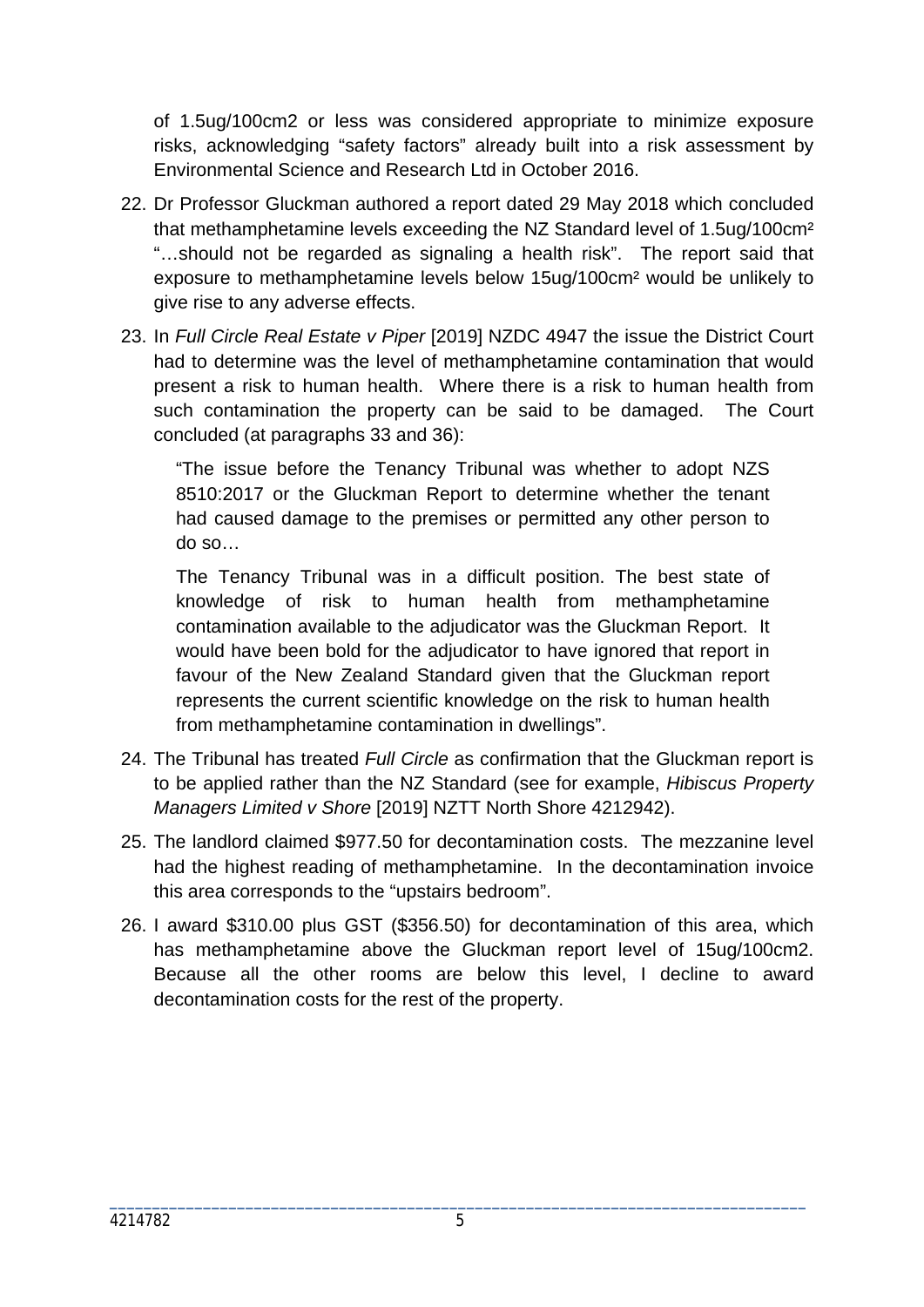*Filing fee*

27. The landlord has largely succeeded in the application and it is appropriate to award the filing fee.



M Edison 11 February 2020